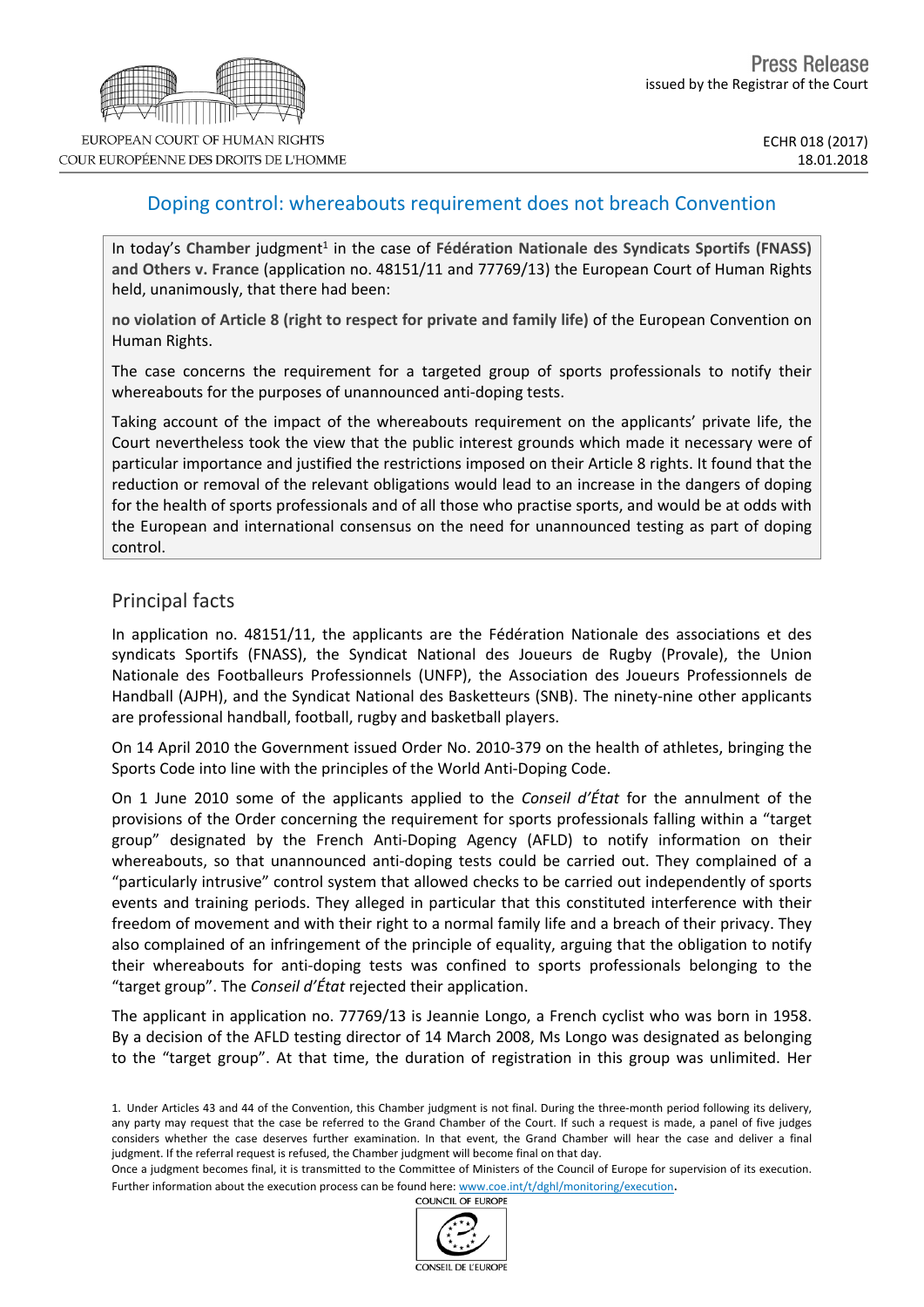registration in that group was renewed several times by decisions of the AFLD and she challenged those of 27 September 2012 and 28 March 2013 before the *Conseil d'État*. During the proceedings, she asked the *Conseil d'État* to refer a priority question to the Constitutional Council as to whether the whereabouts requirement was compatible with the Constitution, but the *Conseil d'État* decided not to refer that question. It stated that the provisions at issue did not affect the individual freedom that the Constitution placed under the protection of the ordinary courts, but that they fell within the jurisdiction of the administrative courts. The *Conseil d'État* dismissed Ms Longo's applications. It found that, as regards the interference with the right to respect for the private and family life of the athletes concerned, the provisions relating to the whereabouts requirement only entailed interference that was necessary and proportionate to the aims pursued by anti-doping programmes, namely to protect the health of such athletes and to safeguard the fairness and ethics of sports competitions.

By a decision of 9 April 2015 the AFLD deleted Ms Longo's name from the list of sports professionals in the "target group".

#### Complaints, procedure and composition of the Court

Relying on Article 8, the applicants alleged that the mechanism requiring them to file complete quarterly information on their whereabouts and, for each day, to indicate a sixty-minute time-slot during which they would be available for testing, amounted to unjustified interference with their right to respect for their private and family life and their home. Ms Longo alleged that her inclusion in the target group since 2008 constituted a serious and repeated breach of her privacy. Relying on Article 2 of Protocol No. 4, the applicants submitted that the whereabouts requirement was incompatible with their freedom of movement.

The two applications were lodged with the European Court of Human Rights on 23 July 2011 and 6 December 2013 respectively.

Judgment was given by a Chamber of seven judges, composed as follows:

Angelika **Nußberger** (Germany), *President*, Erik **Møse** (Norway), André **Potocki** (France), Yonko **Grozev** (Bulgaria), Síofra **O'Leary** (Ireland), Gabriele **Kucsko-Stadlmayer** (Austria), Lәtif **Hüseynov** (Azerbaijan),

and also Milan **Blaško**, *Deputy Section Registrar.*

# Decision of the Court

#### Article 8

The Court observed that the individual applicants in the target group were obliged to provide a public authority with precise and detailed information on their place of residence and daily movements seven days a week. It noted that they sometimes had no choice but to stay at home for this daily time slot. This requirement of transparency and availability, which reduced the immediate personal autonomy of those concerned, was sufficient for the Court to find that the whereabouts requirement interfered with the applicants' privacy.

The applicants did not dispute the fact that this interference was provided for by the Order of 14 April 2010, but took the view that the decisions of the AFLD were not "laws" because they emanated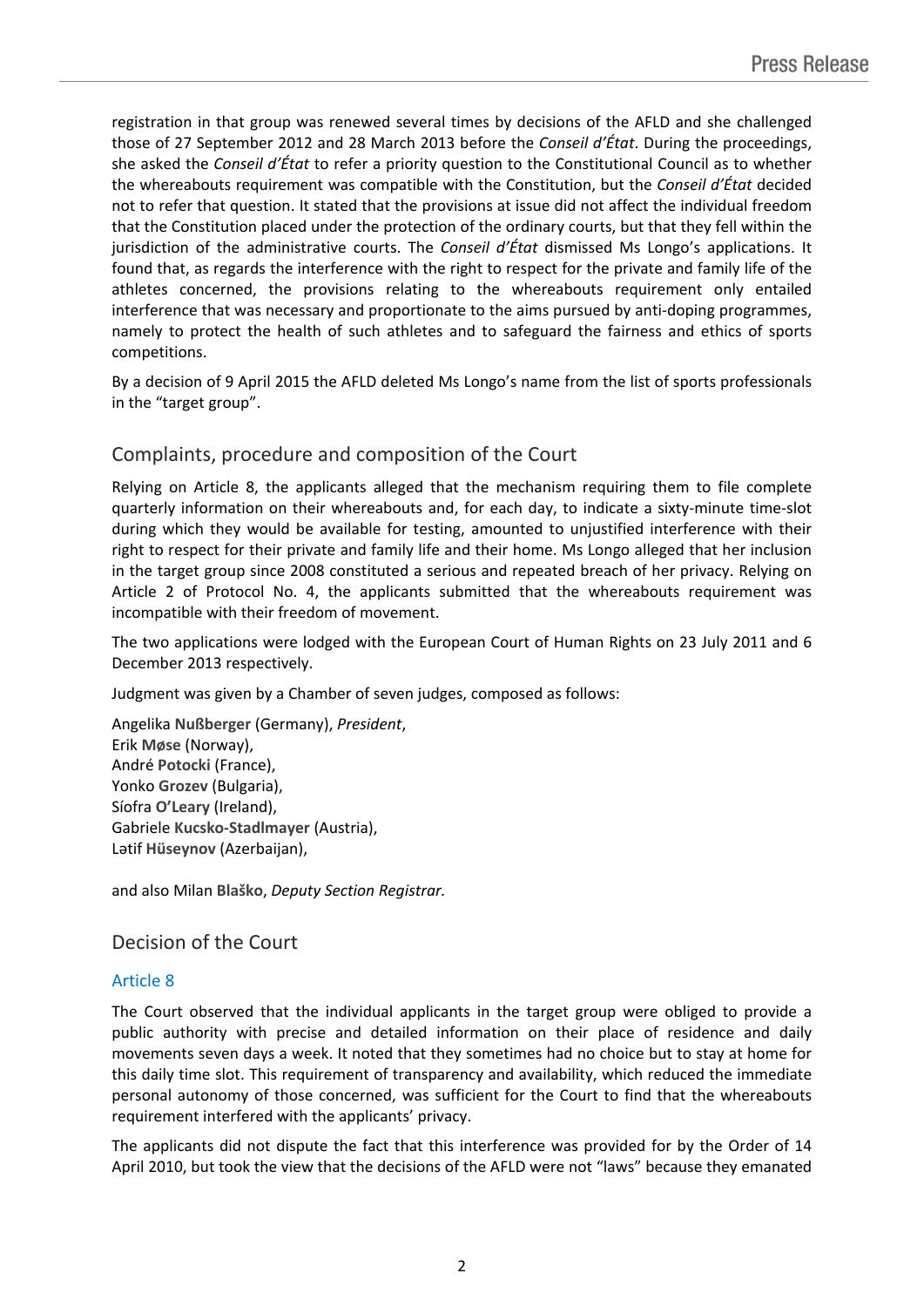from an institution that did not have the authority to issue accessible and precise rules. The Court observed, however, that the AFLD was an independent public authority responsible, in particular, for the planning and execution of anti-doping programmes and, on that basis, for the designation of the sports professionals in the target group. The AFLD had laid down the obligations to be fulfilled by the professionals concerned in decision no. 54, which was published in the *Journal officiel* and was therefore accessible. In addition, having regard to the precise and detailed indications of this text, the Court was of the view that professionals, accompanied by their trainers, could regulate their conduct accordingly and benefit from adequate protection against arbitrariness. The Court concluded that the interference was "in accordance with the law".

With respect to the legitimate aim or aims of the interference, the Court observed that the "protection of health" was enshrined in the relevant international and national instruments which presented the prevention of doping as a health concern. As a result, the whereabouts requirement was intended to address health issues, and not only the health of professionals, but also that of amateurs and in particular youth. With regard to the other basis of anti-doping programmes, the fairness of sports competitions, the Court preferred to consider that it was more closely related to the "protection of the rights and freedoms of others". Indeed, the use of prohibited substances unfairly eliminated competitors of the same level who did not have recourse to them, dangerously encouraging amateurs and especially young people to follow suit, and thus deprived the spectators of the fair competition which they legitimately expected.

Regarding the necessity of such interference in a democratic society, the Court found that it first had to look at the dangers of doping and ascertain whether there was common ground at European and international levels.

On the first point, the Court observed that there was a broad consensus among medical, governmental and international authorities in favour of denouncing and combating the dangers caused by doping for the health of athletes. It referred in this connection to international instruments which all legitimised anti-doping programmes for the sake of health protection and relied in particular on the detailed reports of the Academy of Medicine and the French Senate. In addition, it noted that doping control concerned all those who practised sports, especially youth. The Court considered it important to attach weight to the repercussions of professional doping on young people, who identified with high-level sports professionals, seeing them as models whose examples were to be followed.

On the second point, the Court observed that the gradual construction of anti-doping programmes had resulted in an international legal framework, of which the World Anti-Doping Code was the main instrument. Furthermore, it noted that co-operation between the Council of Europe and the World Anti-Doping Agency continued to move towards greater harmonisation of anti-doping rules within and outside the European Union. In these circumstances, the Court was of the view that there were common European and international views on the need for unannounced testing. In accordance with the principle of subsidiarity, it was primarily for the Contracting States to decide on the measures necessary to resolve in their legal order the concrete problems raised by doping control. Regarding the whereabouts requirement imposed on sports professionals and unannounced testing, the Court emphasised the very clear choice made by France to bring its domestic law into conformity with the principles of the World Anti-Doping Code. It also pointed out that the States Parties to the Unesco Convention had undertaken to adopt appropriate measures to comply with the principles set out in that Code.

As to the need for a balancing of interests, the Court did not underestimate the impact of the whereabouts requirements on the individual applicants' private lives. It thus accepted their claim that they were subjected to obligations which were not imposed on the majority of the active population. That being so, it pointed out, first, that the whereabouts mechanism had the merit of establishing a legal framework for anti-doping which was not to be underestimated from the